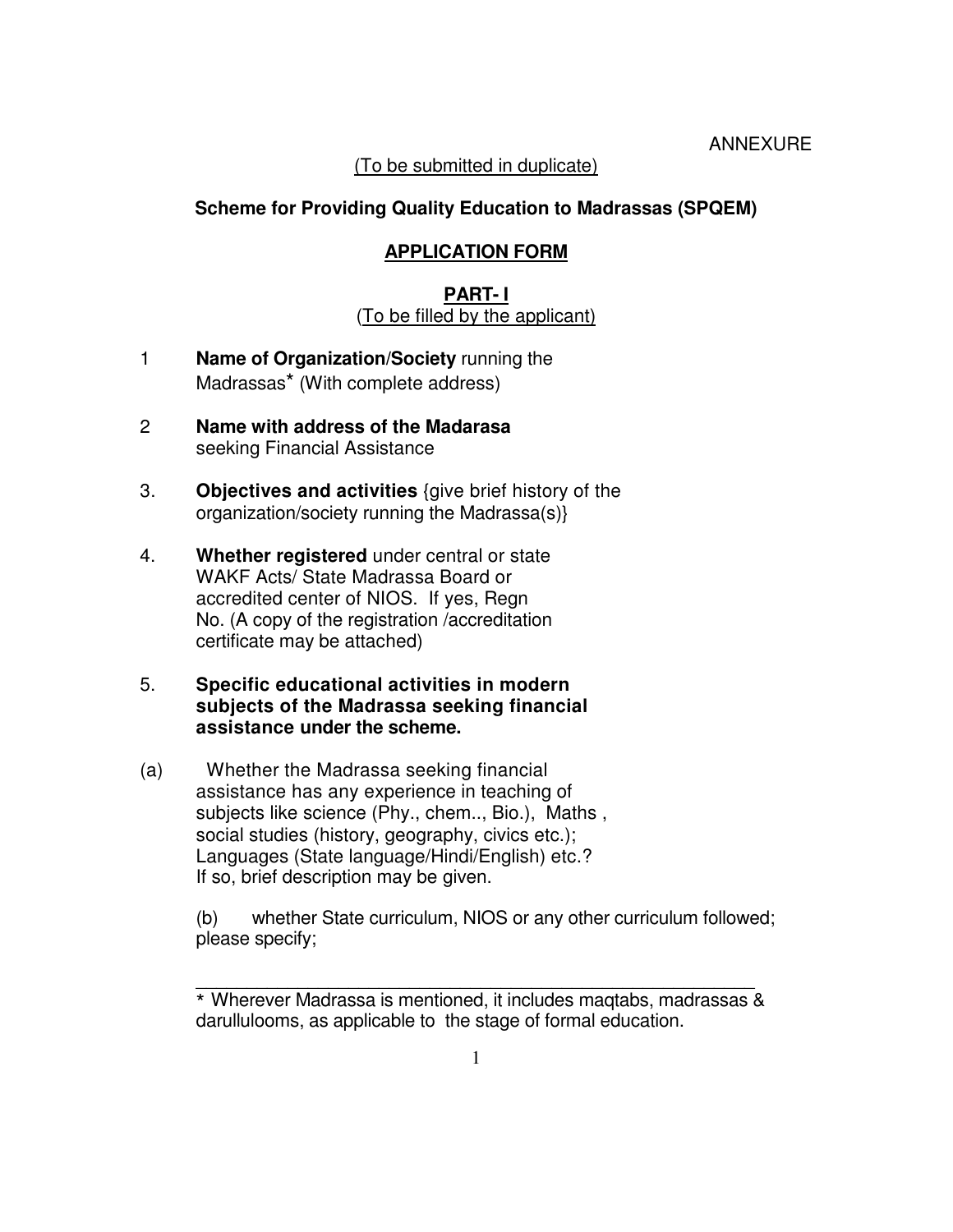- (c) number of children studying these subjects by class and by gender. If there are any children with special needs (disabled children), number and class may be mentioned. [ Extra sheet may be attached, if necessary]
- d) No. of teachers already working and teaching modern subjects. Please give details including year of recruitment; whether they are trained teachers (with pre-service qualifications as per NCTE norms); information be given disaggregated by level of teaching (primary/upper primary/secondary/senior secondary subjects); Subject wise break up be also mentioned. {EXTRA SHEET CAN BE ATTACHED}

#### 6. **Infrastructure details of the Madrassa:**

- .a) Whether the Madrassa is located in its own or rented building? Give details.
- b) No. of rooms available for teaching & administrative purposes.
- c) Is the present accommodation sufficient for the teaching of traditional as well as modern subjects? Give details.
- d) Whether the Madrassa has a separate room(s) for science laboratories & computer education labs. etc. [applicable only for Secondary/Sr. secondary level Madarasa(s)] Give details.

### 7. **Accreditation with NIOS:**

### (a) If already **accredited by NIOS give details** of (i) number of students registered with NIOS (ii) number of students who have obtained certification from NIOS for class 3,5,8, 10 and 12, separately for each of the years of accreditation.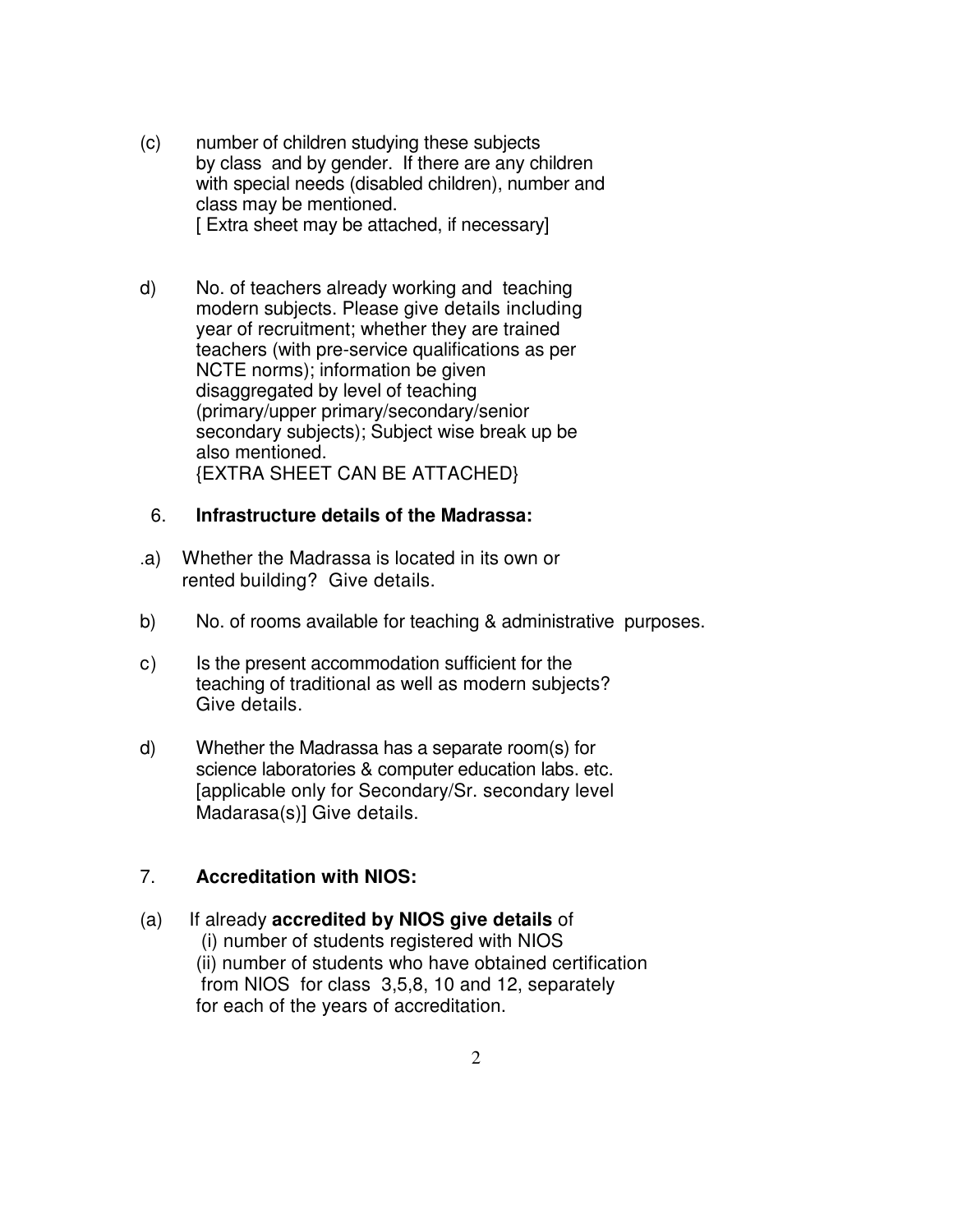(b) If not yet accredited, whether the Madrassa seeking financial assistance is interested in NIOS accreditation ? If so, whether applied to NIOS (reference number of application be given) and by when NIOS accredidation is expected for (a) academic stream (class 3,5,8, 10 &12)and/or (b) vocational stream (Secondary & Senior Secodnary).

### 8. **Details of proposal for financial assistance:**

(i) No. of additional teachers and amount required for teaching modern subjects as well as provision for their training.

### **Requirement be given in Format I enclosed.**

(These appointments may be on contract basis. This scheme does not provide for a cadre or regular appointment. These are purely on short term basis).

(ii) Number and amount required for Libraries/ Book banks/Text books/ Science labs/computer labs/ Science & Maths kits etc. for teaching modern subjects.

### **Requirement be given in Format II enclosed.**

[Laboratories/Science labs/Computer labs are for secondary & senior secondary level only].

- (iii) For library books has a selection criteria been developed and a purchase committee been set up by the madrassa?
- (iv) Amount required by Madrassas opting for NIOS accredidation for academic stream in modern subjects.

### **Requirement be given in Format III enclosed**.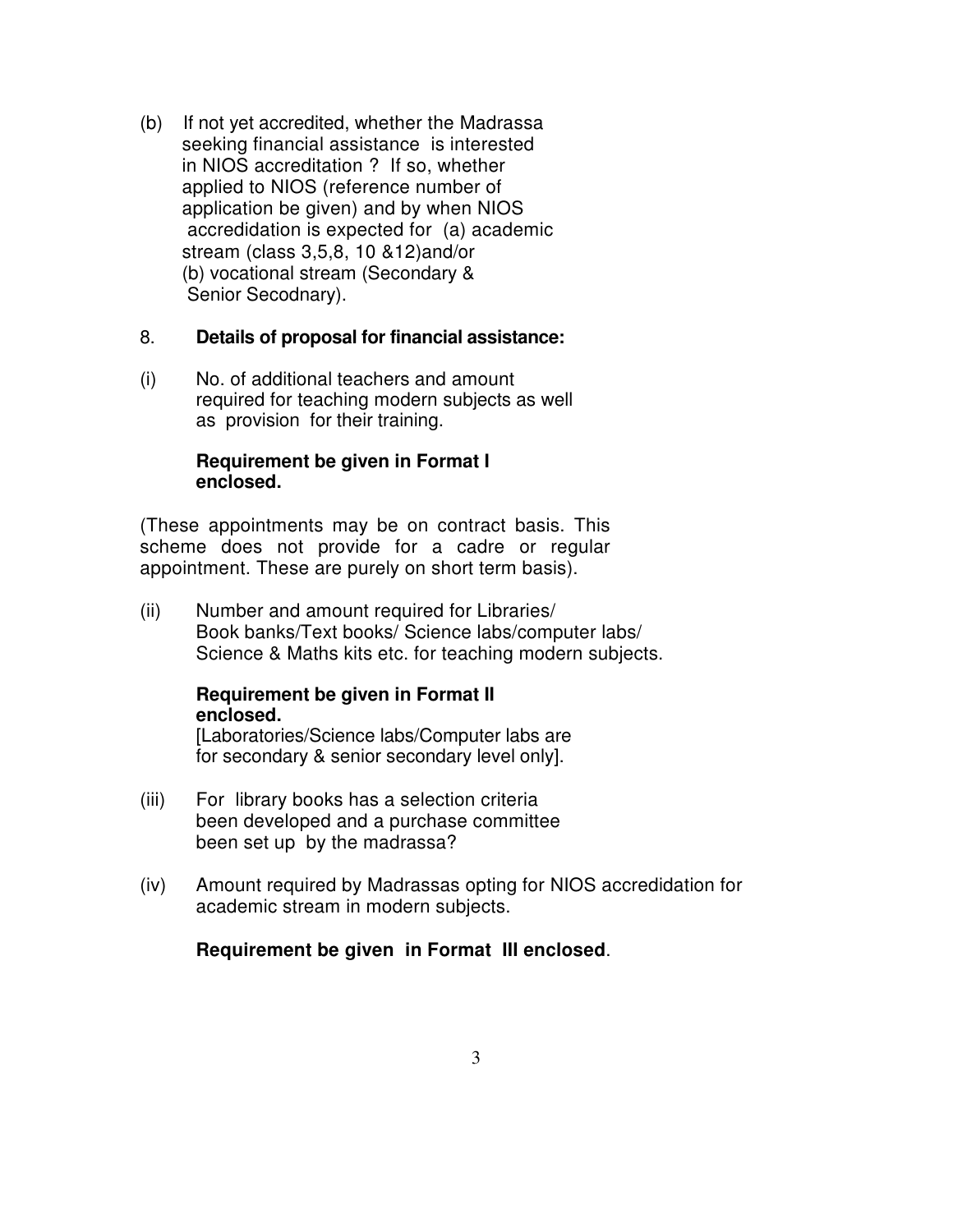(v) Amount required by Madrassas opting for NIOS accredidation for vocational stream.

**Requirement of funds to be given in Format IV enclosed.** 

- . 10. Total amount required.
- 11. Whether the Madarasa is getting any financial assistance for teaching of modern subjects from any other source. If so, the amount and the purpose for which it is intended, be mentioned. [No duplication should be done].
- 12. Net amount requested from Government (10-11)

Date:

Place:

Signature of President/Chairman/Secretary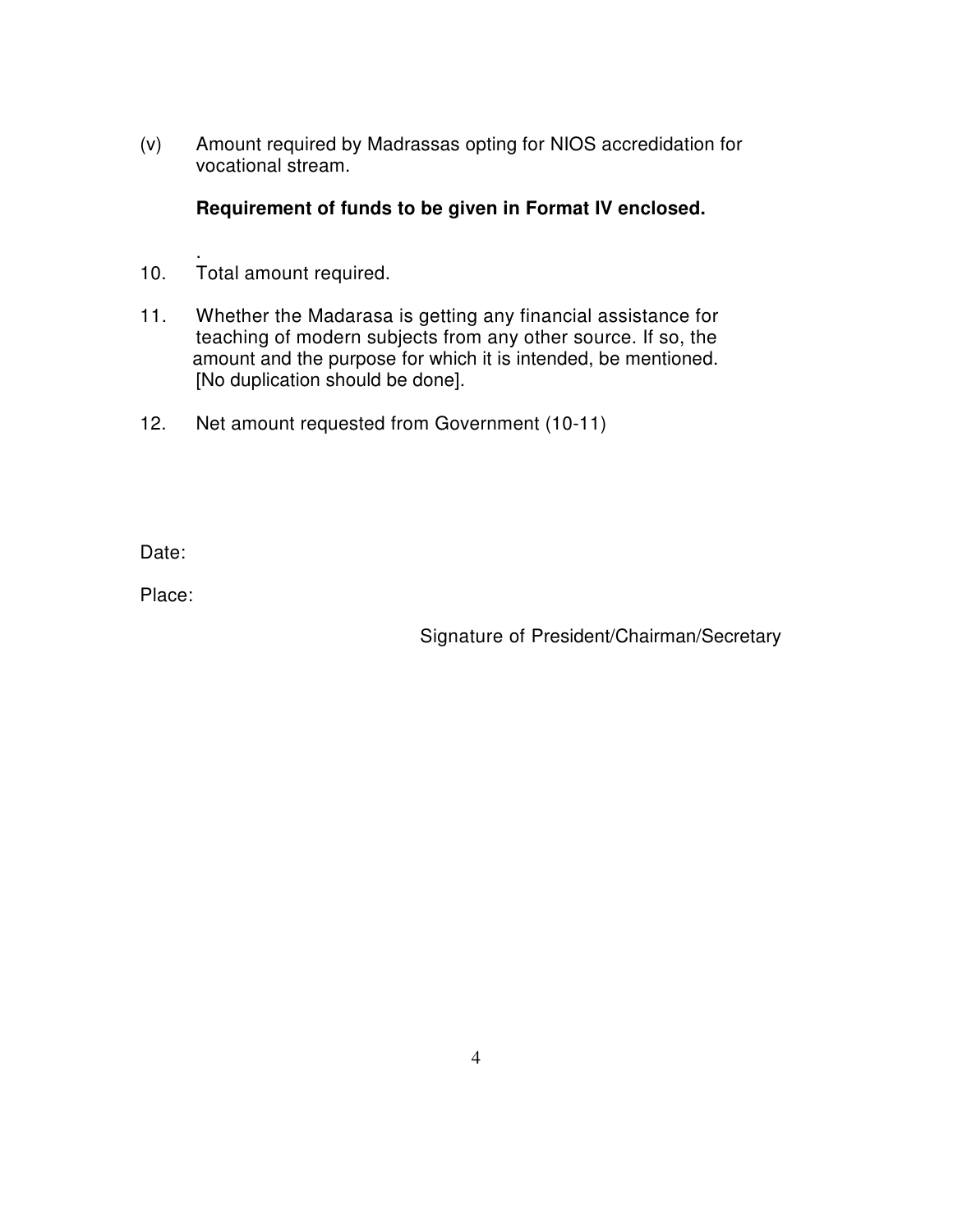# **Format - I(Physical & Financial)**

|                                                              |                                                                                       |                             |                                             |                                                                                                                       |              |                    | Fund Requirement for Teacher Salary & Teacher Training                                                             |                         |                         |              |                                               |   |                    |  |               |              |
|--------------------------------------------------------------|---------------------------------------------------------------------------------------|-----------------------------|---------------------------------------------|-----------------------------------------------------------------------------------------------------------------------|--------------|--------------------|--------------------------------------------------------------------------------------------------------------------|-------------------------|-------------------------|--------------|-----------------------------------------------|---|--------------------|--|---------------|--------------|
|                                                              | $\mathbf{2}$                                                                          |                             | 3                                           | 4                                                                                                                     |              | 5                  |                                                                                                                    |                         |                         | 6            |                                               | 7 |                    |  |               |              |
| Total nos<br>in position<br>in<br>Madrassa<br>(for<br>modern | Total No.<br>of teachers of children<br>in<br>Madrassa<br>(for<br>modern<br>subjects) |                             | Teacher pupil ratio                         | How many teachers<br>proposed in column 4<br>of teachers<br>proposed are existing & how many<br>to be newly recruited |              |                    | No of teachers proposed in column 4 No of teachers proposed in column 4 by<br>to be deployed by level of education |                         |                         |              |                                               |   | subject. <b>££</b> |  |               |              |
| subjects)                                                    |                                                                                       | Upper<br>Primary<br>Classes | Primary / Secondar<br>y/Sr. Sec.<br>classes | [cannot<br>exceed 3<br>per<br>Madrassa]                                                                               | Existi<br>ng | To be<br>recruited | Total                                                                                                              | For<br>Primary<br>Level | For<br>Primary<br>Level | For<br>level | for Sr.<br>Upper Secondary Secondary<br>level |   | Sc. Maths Lang     |  | Soc.<br>Study | Computer Edn |

**£** IF teacher will teach more than one level pl. mark in only the highest level.

££ IF teacher will teach more than one subject show in both subjects e.g. two teachers will teach Sc. & Maths, then write 2 maths & 2 Science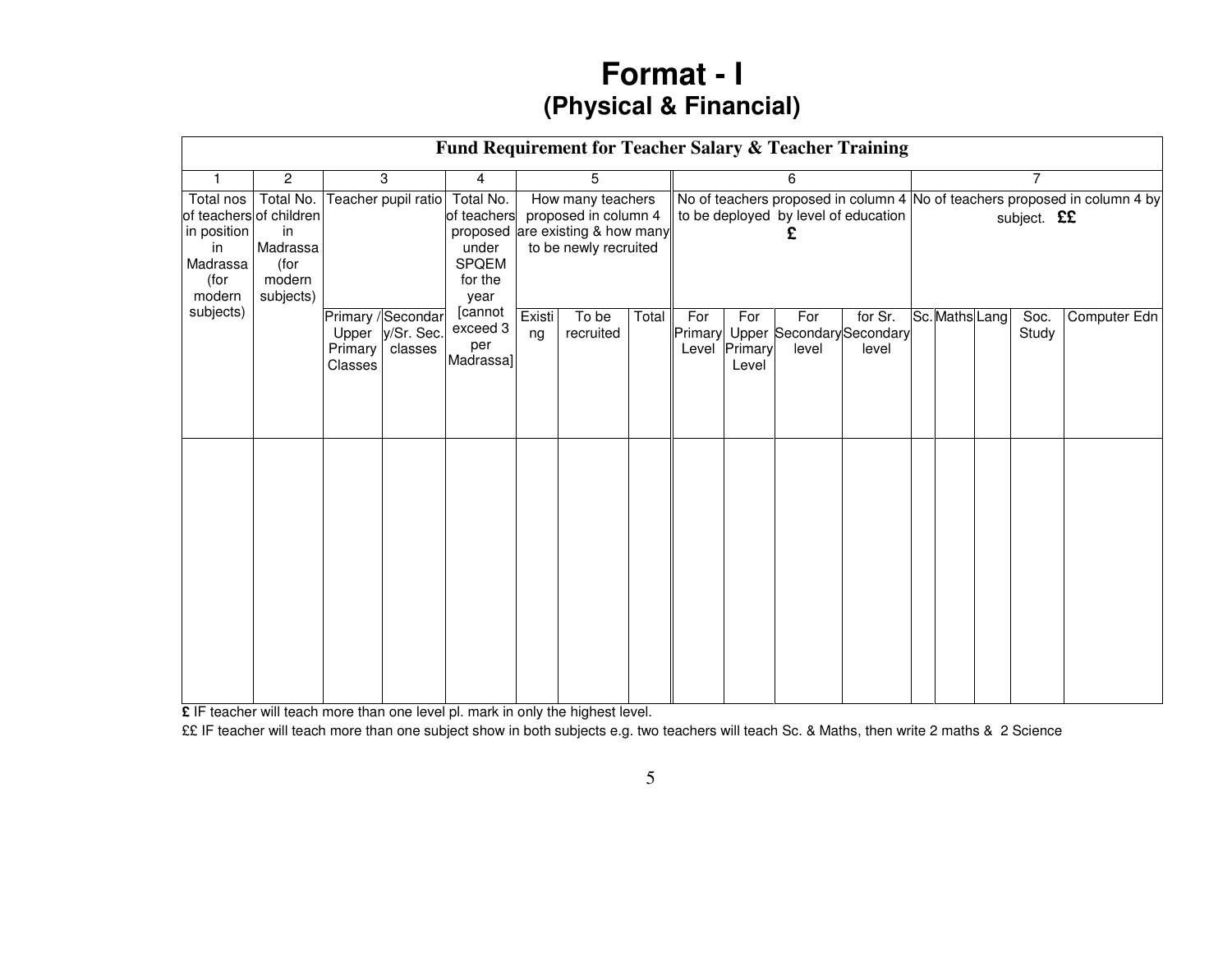|                                                               |              | $\overline{9}$ |                   |              |       |                |           |                                |  | 10 | $\overline{11}$    |  |                           |                                    |                                                          |                     |       |
|---------------------------------------------------------------|--------------|----------------|-------------------|--------------|-------|----------------|-----------|--------------------------------|--|----|--------------------|--|---------------------------|------------------------------------|----------------------------------------------------------|---------------------|-------|
| Total Amt. required<br>[not more than 3 teachers per Madrasa] |              |                |                   |              |       |                |           | No. of teachers to be provided |  |    | level              |  |                           | annual trg. In modern subjects, by | Agency/s<br>through<br>which trg.<br>will be<br>imparted | Total Amt. required |       |
| Post Gradate /B.Ed.<br>Graduate teacher                       |              |                |                   |              |       |                |           |                                |  |    |                    |  |                           |                                    |                                                          |                     |       |
| No of<br>teachers                                             | Unit<br>cost | Total          | No of<br>teachers | Unit<br>cost | Total | Grand<br>Total | Sc<br>EE* |                                |  |    | SE*FEE SE EESEEESE |  | Soc.Sc. Lang. Maths Total |                                    |                                                          | Unit cost           | Total |
|                                                               |              |                |                   |              |       |                |           |                                |  |    |                    |  |                           |                                    |                                                          |                     |       |

\*Elementary Education level

\*\* Secondary & Senior Secondary level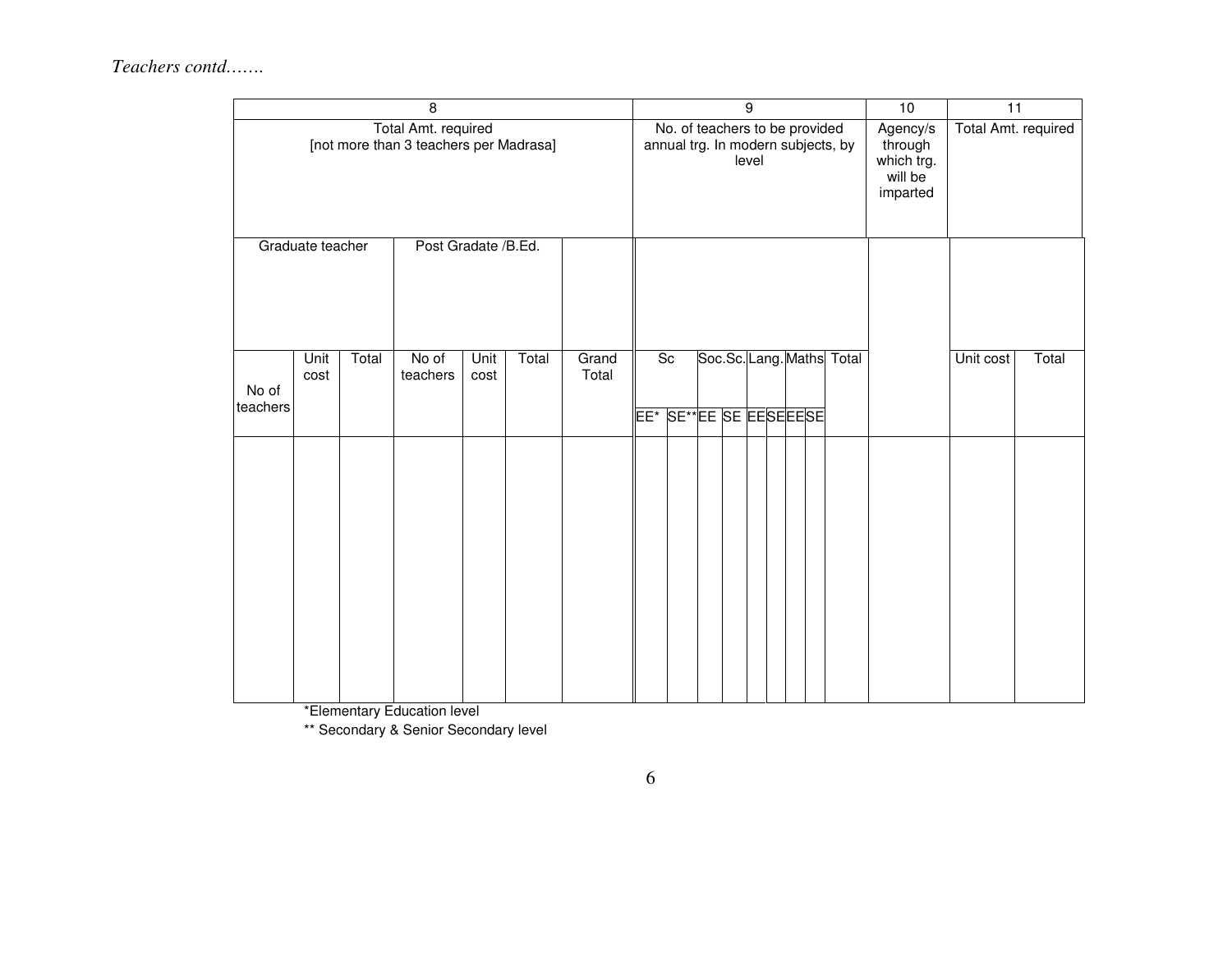## **Format II (physical & financial)**

|                | Fund Requirements for Libraries/Book Banks/Teacher Learning materials /Science Kits/Maths Kits/Science Labs /                                                                                  |               |           |                    |                                      |               |                   |  |  |  |  |  |  |  |  |
|----------------|------------------------------------------------------------------------------------------------------------------------------------------------------------------------------------------------|---------------|-----------|--------------------|--------------------------------------|---------------|-------------------|--|--|--|--|--|--|--|--|
|                | <b>Computer Labs</b>                                                                                                                                                                           |               |           |                    |                                      |               |                   |  |  |  |  |  |  |  |  |
|                |                                                                                                                                                                                                | 2             |           | 3                  | 4                                    | 5             | 6                 |  |  |  |  |  |  |  |  |
|                | <b>Type of Equipment/Materials</b>                                                                                                                                                             | Numbers to be |           |                    | No. of children to be Amts. required |               | <b>Total fund</b> |  |  |  |  |  |  |  |  |
|                | sought                                                                                                                                                                                         | purchased     |           | benefited by class | Imaximum amt.                        |               | required          |  |  |  |  |  |  |  |  |
|                |                                                                                                                                                                                                |               |           |                    | admissible for                       |               |                   |  |  |  |  |  |  |  |  |
|                |                                                                                                                                                                                                |               |           |                    | norms cannot be                      |               |                   |  |  |  |  |  |  |  |  |
|                |                                                                                                                                                                                                |               |           |                    | exceeded]                            |               |                   |  |  |  |  |  |  |  |  |
|                |                                                                                                                                                                                                |               | No. by    | Children           | *Initial Grant                       | Annual        |                   |  |  |  |  |  |  |  |  |
|                |                                                                                                                                                                                                |               | class     |                    |                                      | <b>Grants</b> |                   |  |  |  |  |  |  |  |  |
|                | a) Science Kit/ [primary/upper<br>primary only]                                                                                                                                                |               |           |                    |                                      |               |                   |  |  |  |  |  |  |  |  |
|                | b) Maths Kit [primary/upper primary<br>only]                                                                                                                                                   |               |           |                    |                                      |               |                   |  |  |  |  |  |  |  |  |
| $\overline{2}$ | Science Labs [only for Sec./Sr.<br>Secondaryl                                                                                                                                                  |               |           |                    |                                      |               |                   |  |  |  |  |  |  |  |  |
| 3              | <b>Computer Labs</b> [only for Sec./Sr.<br>Secondary]                                                                                                                                          |               |           |                    |                                      |               |                   |  |  |  |  |  |  |  |  |
| $\overline{4}$ | (a) Teaching Learning<br>Materials/textbooks (define type of<br>materials)<br><b>NB:</b> (NIOS teaching learning<br>materials are included in registration<br>fee & cannot be duplicated here) |               |           |                    |                                      |               |                   |  |  |  |  |  |  |  |  |
|                | (b) Book Banks                                                                                                                                                                                 |               |           |                    |                                      |               |                   |  |  |  |  |  |  |  |  |
|                | (c) Library Books                                                                                                                                                                              | <b>NA</b>     | <b>NA</b> |                    |                                      |               |                   |  |  |  |  |  |  |  |  |
|                | <b>Grand Total</b>                                                                                                                                                                             |               |           |                    |                                      |               |                   |  |  |  |  |  |  |  |  |
|                |                                                                                                                                                                                                |               |           |                    |                                      |               |                   |  |  |  |  |  |  |  |  |

 \*Initial only in first year of association under this scheme NA – not applicable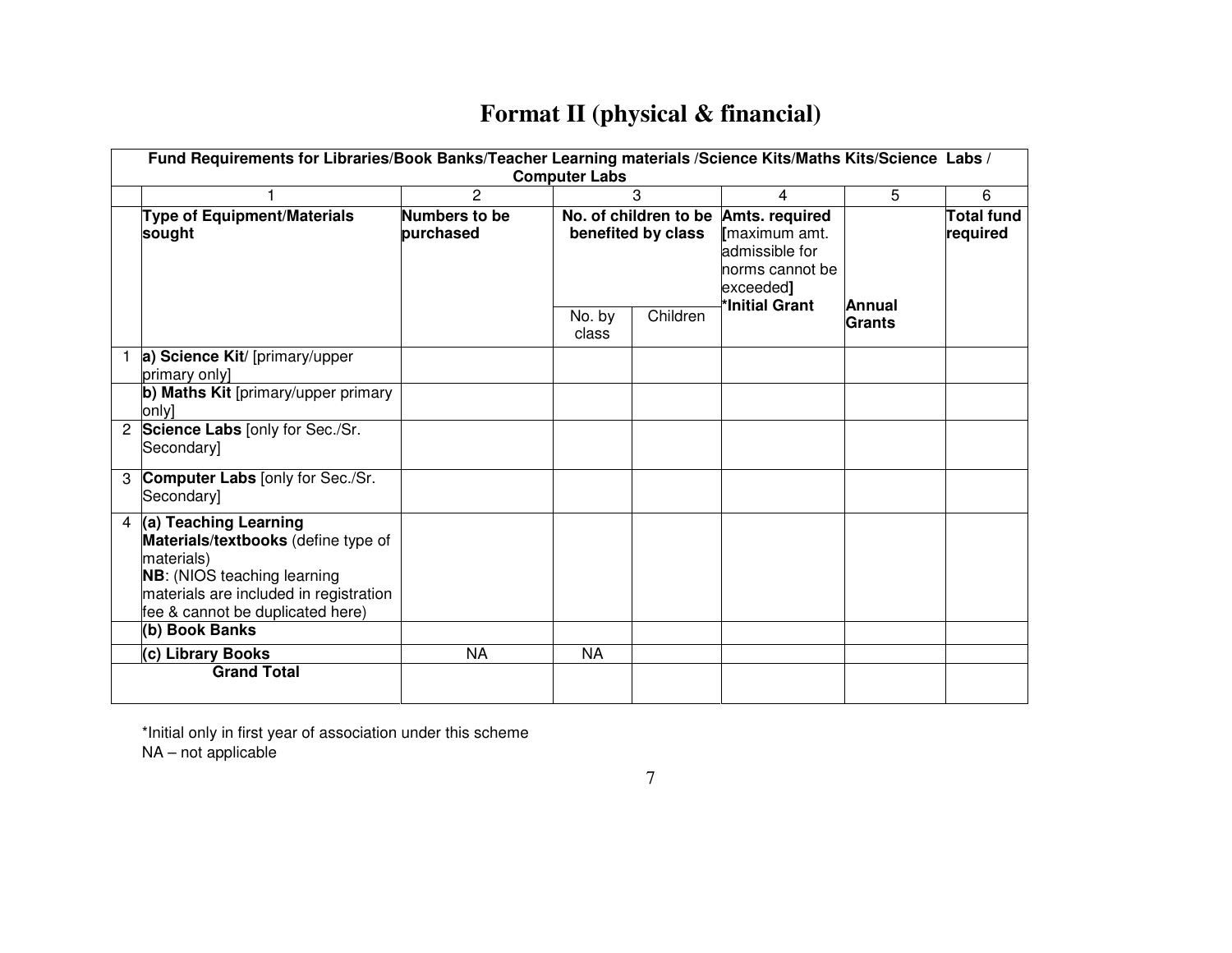# **Format III**

| <b>Madrasas opting for NIOS</b><br>accreditation (Academic)<br>(To be submitted under joint signature of Madrasa & NIOS) |                 |                    |                |                   |           |                            |                                   |  |                          |      |                              |      |               |      |                         |                    |
|--------------------------------------------------------------------------------------------------------------------------|-----------------|--------------------|----------------|-------------------|-----------|----------------------------|-----------------------------------|--|--------------------------|------|------------------------------|------|---------------|------|-------------------------|--------------------|
| 3<br>$\overline{2}$<br>5<br>4                                                                                            |                 |                    |                |                   |           |                            |                                   |  |                          |      |                              |      |               | 6    |                         |                    |
| <b>SI</b>                                                                                                                | Name of         | Date of            | No. of         |                   |           |                            |                                   |  |                          |      | <b>Requirement of funds</b>  |      |               |      |                         | <b>Grand total</b> |
| <b>No</b>                                                                                                                | <b>Madrassa</b> | accreditation      | students       |                   |           |                            |                                   |  |                          |      |                              |      |               |      |                         | of Amt. reqd.      |
|                                                                                                                          | with full       | with NIOS [attach] | registered     |                   |           |                            |                                   |  |                          |      |                              |      |               |      |                         | $(5(a)+5(b)+$      |
|                                                                                                                          | address /       | photocopy of       | with NIOS      |                   |           |                            |                                   |  |                          |      |                              |      |               |      |                         | $+5(C)$            |
|                                                                                                                          | tehsil /        | accreditation      | [students per] |                   | 5(a)      |                            |                                   |  |                          | 5(b) |                              |      |               | 5(c) |                         |                    |
|                                                                                                                          | distt./State    | letter]            | class to be    |                   |           | <b>Accreditation fee £</b> |                                   |  | <b>Registration fees</b> |      | (includes cost of materials) |      |               |      | <b>Examination fees</b> |                    |
|                                                                                                                          |                 |                    | given]         |                   | attached] | [copy of receipt be        |                                   |  |                          |      |                              |      |               |      |                         |                    |
|                                                                                                                          |                 |                    |                |                   |           |                            |                                   |  | No of children           |      |                              | Amt. | No. of Unit   |      | Amt                     |                    |
|                                                                                                                          |                 |                    |                |                   |           |                            | Regd                              |  |                          |      |                              |      | children cost |      | <b>Required</b>         |                    |
|                                                                                                                          |                 |                    |                |                   |           |                            | Girls CWSN** TotalUnit cost Total |  |                          |      |                              |      |               |      |                         |                    |
|                                                                                                                          |                 |                    |                |                   |           | Open SecoSr.Sec Boys       |                                   |  |                          |      |                              | Amt. |               |      |                         |                    |
|                                                                                                                          |                 |                    |                | <b>Basic</b> ndar |           |                            |                                   |  |                          |      |                              |      |               |      |                         |                    |
|                                                                                                                          |                 |                    |                | Edn(C)y<br>lass   |           |                            |                                   |  |                          |      |                              |      |               |      |                         |                    |
|                                                                                                                          |                 |                    |                | 3,5&8             |           |                            |                                   |  |                          |      |                              |      |               |      |                         |                    |
|                                                                                                                          |                 |                    |                |                   |           |                            |                                   |  |                          |      |                              |      |               |      |                         |                    |
|                                                                                                                          |                 |                    |                |                   |           |                            |                                   |  |                          |      |                              |      |               |      |                         |                    |
|                                                                                                                          |                 |                    |                |                   |           |                            |                                   |  |                          |      |                              |      |               |      |                         |                    |
|                                                                                                                          |                 |                    |                |                   |           |                            |                                   |  |                          |      |                              |      |               |      |                         |                    |
|                                                                                                                          |                 |                    |                |                   |           |                            |                                   |  |                          |      |                              |      |               |      |                         |                    |
|                                                                                                                          |                 |                    |                |                   |           |                            |                                   |  |                          |      |                              |      |               |      |                         |                    |
|                                                                                                                          |                 |                    |                |                   |           |                            |                                   |  |                          |      |                              |      |               |      |                         |                    |
|                                                                                                                          |                 |                    |                |                   |           |                            |                                   |  |                          |      |                              |      |               |      |                         |                    |
|                                                                                                                          |                 |                    |                |                   |           |                            |                                   |  |                          |      |                              |      |               |      |                         |                    |
| Total                                                                                                                    |                 |                    |                |                   |           |                            |                                   |  |                          |      |                              |      |               |      |                         |                    |

\*Cannot be duplicated with free text book grants in Format I \*\*CWSN – children with special needs

£ to be costed as per NIOS norms & requirements.

**Madarsa Signatory NIOS Signatory NIOS Signatory** 

\_\_\_\_\_\_\_\_\_\_\_\_\_\_\_\_\_\_\_\_\_\_\_\_ \_\_\_\_\_\_\_\_\_\_\_\_\_\_\_\_\_\_\_\_\_\_\_\_\_\_\_\_\_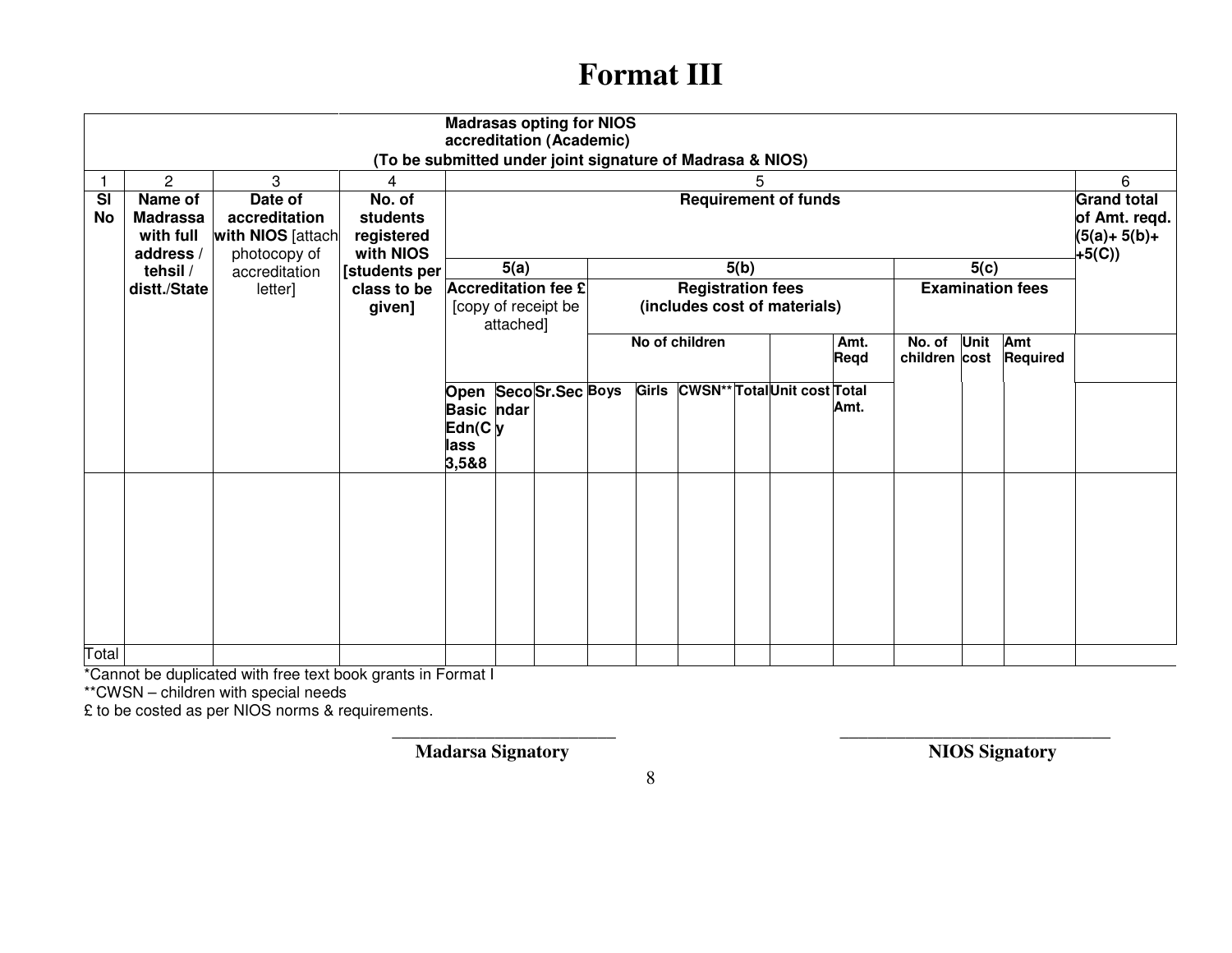|              | Madrasas opting for NIOS accreditation (Vocational Stream) [for Secondary & Sr. Secondary level only]<br>(To be submitted under joint signatures of Madrassa & NIOS) |                                                                                                                         |                                                   |                                                                   |             |                    |       |                       |                       |                                      |                                                                                                        |  |  |  |  |
|--------------|----------------------------------------------------------------------------------------------------------------------------------------------------------------------|-------------------------------------------------------------------------------------------------------------------------|---------------------------------------------------|-------------------------------------------------------------------|-------------|--------------------|-------|-----------------------|-----------------------|--------------------------------------|--------------------------------------------------------------------------------------------------------|--|--|--|--|
|              | $\overline{2}$                                                                                                                                                       | 3                                                                                                                       | $\overline{4}$                                    | 5<br>6<br>No. of Children registered with<br>Amt. Required for    |             |                    |       |                       |                       |                                      |                                                                                                        |  |  |  |  |
| $ S $ No $ $ | Name of<br>Madrassa with<br>full address /<br>tehsil / distt. /                                                                                                      | Date of<br>accreditation<br>with NIOS as<br><b>Accredited</b>                                                           | Accreditati<br>on fee<br>[copy of<br>receipt of   | <b>NIOS for Vocational Education &amp;</b><br>training (by trade) |             | <b>AVI Details</b> |       |                       |                       |                                      |                                                                                                        |  |  |  |  |
|              | <b>State</b>                                                                                                                                                         | <b>Vocational</b><br>Institution(AVI)<br><b>Tattested</b><br>photocopy of<br>letter of<br>accreditation be<br>attached] | accreditati Trade<br>on fee<br>issued by<br>NIOS] |                                                                   | <b>Boys</b> | Girls              | Total | Unit Cost by<br>trade | Total<br>Amt<br>Regd. | Number/<br>Name of trg. for<br>trade | <b>Premises</b><br>in which<br>practical<br>trainers by vocational<br>education<br>will be<br>imparted |  |  |  |  |
|              |                                                                                                                                                                      |                                                                                                                         |                                                   |                                                                   |             |                    |       |                       |                       |                                      |                                                                                                        |  |  |  |  |
| Total        |                                                                                                                                                                      |                                                                                                                         |                                                   |                                                                   |             |                    |       |                       |                       |                                      |                                                                                                        |  |  |  |  |

# **Format – IV**

\_\_\_\_\_\_\_\_\_\_\_\_\_\_\_\_\_\_\_\_\_\_\_\_ \_\_\_\_\_\_\_\_\_\_\_\_\_\_\_\_\_\_\_\_\_\_\_\_\_\_\_\_\_  **Madarsa Signatory NIOS Signatory**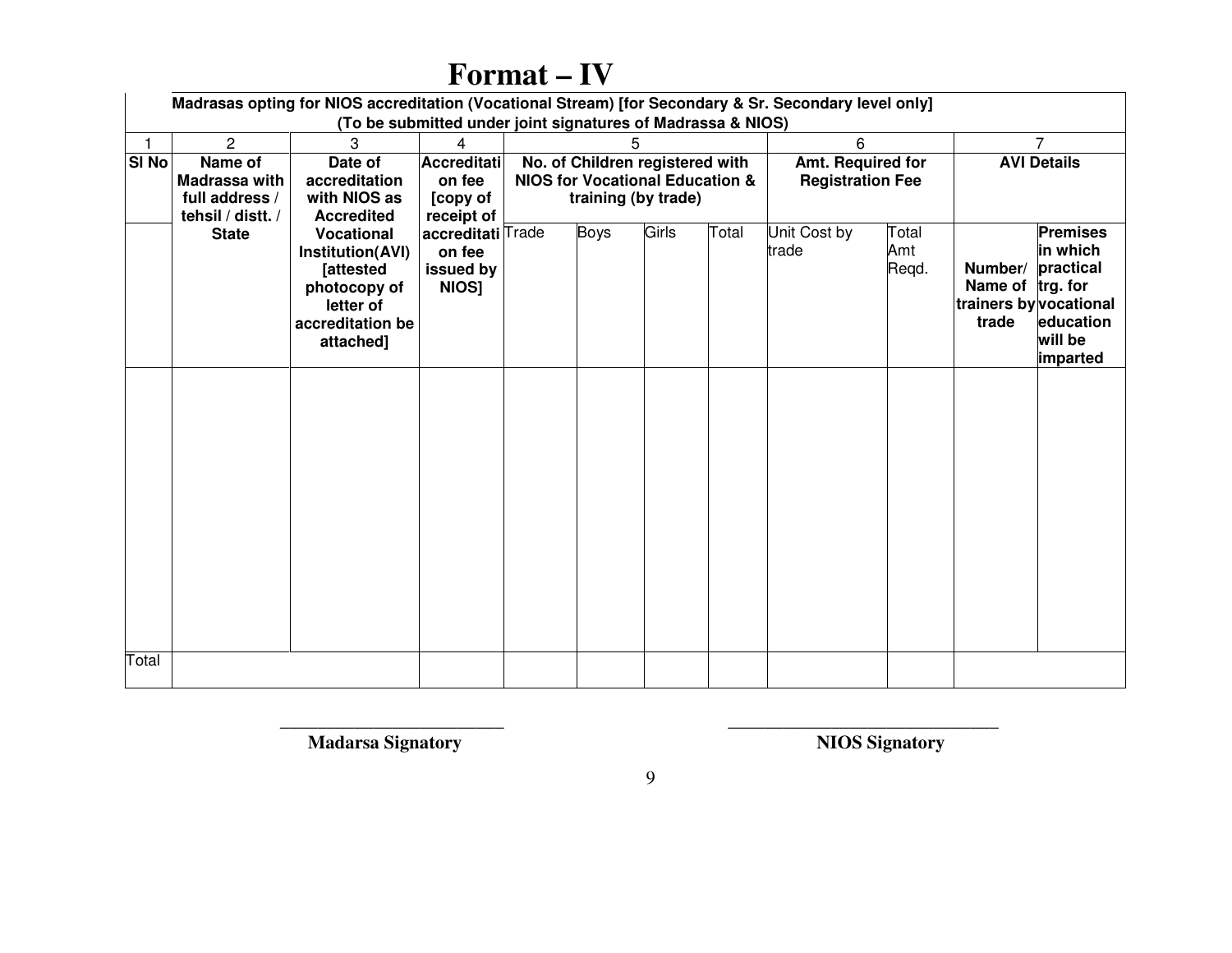### **PART – II**

### (RECOMMENDATION OF THE STATE GRANT-IN-AID COMMITTEE)

### **A. Checklist for State grants-in-aid-committee**

|    | 1. Whether State govt. has drawn up $\&$ disseminated a criteria for selection of madrassas<br>under this scheme<br>Yes/No                                                                                                      |
|----|---------------------------------------------------------------------------------------------------------------------------------------------------------------------------------------------------------------------------------|
|    | 2. Whether proposals being recommended for financial assistance, are in accordance with<br>Yes/No<br>this criteria?                                                                                                             |
| 3. | Whether proposals have been received in the specified application form $\&$ annexures as<br>prescribed?                                                                                                                         |
|    | Yes/No                                                                                                                                                                                                                          |
|    | 4. Whether proposals have been scrutinized and are in accordance with the eligibility and<br>Yes/No<br>financial parameters of the scheme?                                                                                      |
| 5. | Whether proposals with NIOS linkages have the concurrence of NIOS?<br>Yes/No                                                                                                                                                    |
| 6. | Whether State Govt. has facilitated & made arrangements for training of madrassa<br>Yes/No<br>teachers as envisaged in the scheme?                                                                                              |
|    | 7. Whether it has been ascertained that madrassas being recommended for funding are<br>Yes/No<br>not duplicating funds received from other State/Central Govt. schemes/ programmes<br>for the same purpose?                     |
| 8. | Whether the madrassa whose case is being recommended has furnished audited accounts,<br>utilization certificates, annual report & any other performance report as specified, which were due<br>till date of forwarding of case? |
|    | Yes/No                                                                                                                                                                                                                          |
|    | The Order of Priority in which the case of madrasa is being recommended?                                                                                                                                                        |
|    |                                                                                                                                                                                                                                 |
|    | [give number in figure & words]                                                                                                                                                                                                 |
|    | Details of Proposal in Format V to be attached.                                                                                                                                                                                 |
|    |                                                                                                                                                                                                                                 |
|    | The application has been examined and it is certified that the organization is eligible                                                                                                                                         |
|    | 9.                                                                                                                                                                                                                              |

for assistance and has the capability of taking up a programme applied for.

(Signature of the Member Secretary of State GIAC)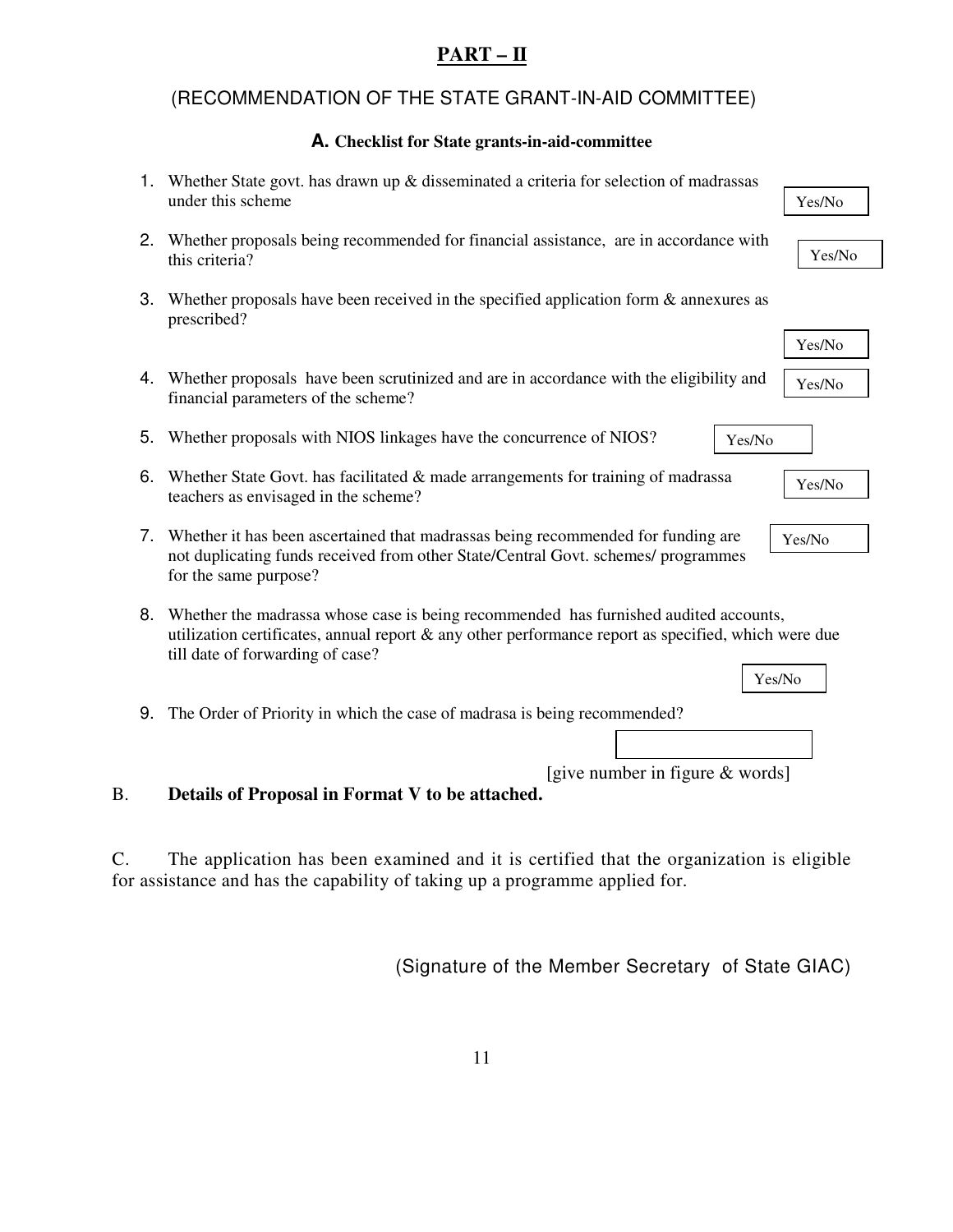### **Format V**

( To be filled in by State Govt. after approval in GIAC to Central Govt. for assistance )

| Distric        | Name &    | Date of             | Details   | Total       | If          | Total          | Details of | Details of   | Accreditat | Remarks         |
|----------------|-----------|---------------------|-----------|-------------|-------------|----------------|------------|--------------|------------|-----------------|
| t/Tehsi        | address   | establis            | of        | Number of   | accredited  | number of      | equipment  | textbooks/   | ion with   |                 |
|                | of        | hment               | assistanc | students in | with        | teachers       | and        | <b>Books</b> | NIOS is    |                 |
|                | Madarsa   | and                 | e         | the Madarsa | NIOS,       | for whom       | teaching   | /Library     | required,  |                 |
|                | Level of  | registrat           | received  |             | number of   | assistance     | learning   | required     | if not     |                 |
|                | madarasa  | ion with            | by        |             | students    | is             | materials  | for          | accredited |                 |
|                | eg:       | Madrasa             | central/  |             | appeared    | proposed       | required   | students.    |            |                 |
|                | primary,  | Board/              | State     |             | for         |                | for        |              |            |                 |
|                | upper     | Waqkf               | schemes   |             | certificati |                | Science/   |              |            |                 |
|                | primary,  | Board/              | in the    |             | on of       |                | Computer   |              |            |                 |
|                | secondar  | <b>NIOS</b>         | past      |             | class,      |                | labs* and  |              |            |                 |
|                | y, senior |                     |           |             | 3,5,8,10    |                | Science    |              |            |                 |
|                | secondar  |                     |           |             | and 12      |                | kit/Math   |              |            |                 |
|                | y be      |                     |           |             |             |                |            |              |            |                 |
|                | stated.   |                     |           |             |             |                |            |              |            |                 |
| $\overline{2}$ | 3         | $\overline{4}$      |           |             |             |                |            |              | 11         | 12 <sub>2</sub> |
|                |           |                     |           |             |             |                |            |              |            |                 |
|                |           |                     |           |             |             |                |            |              |            |                 |
|                |           |                     |           |             |             |                |            |              |            |                 |
|                |           |                     |           |             |             |                |            |              |            |                 |
|                |           |                     |           |             |             |                |            |              |            |                 |
|                |           | <b>STATE:------</b> |           | 5           | 6           | $\overline{7}$ | 8          | $kit**$<br>9 | 10         |                 |

Details for assistance under the Madrassa Modernization Programme

\* For secondary/ hr. secondary level madrassas

\*\* For Primary/ Upper Primary level madrassas

(Signature of the Member Secretary of State GIAC)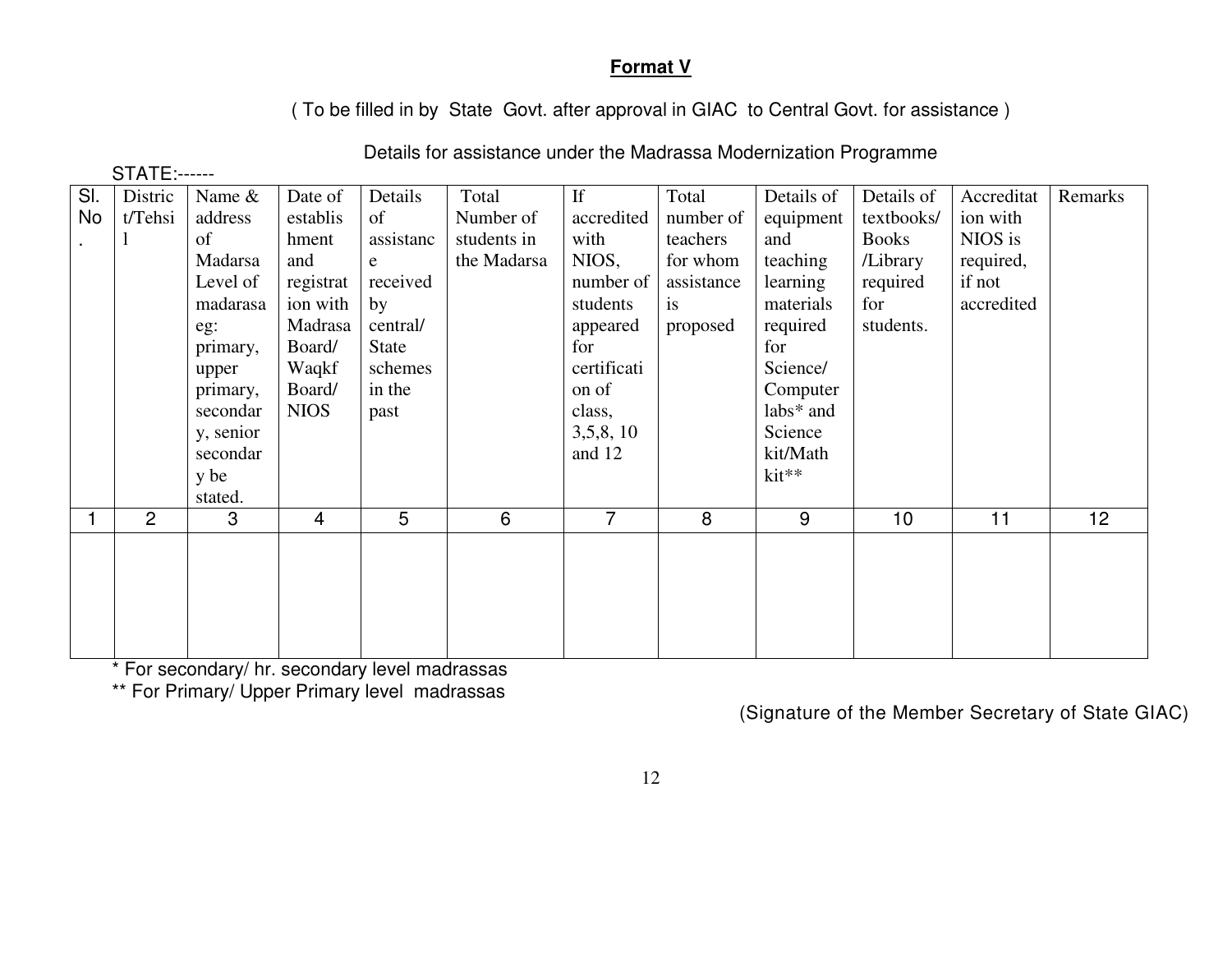### **Scheme for Providing Quality Education to Madrassas (SPQEM)**

### **APPLICATION FORM FOR STATE MADRASSA BOARD**

### **PART- III**

(To be filled by the applicant)

- 1 **Name with address of the State Madarasa Board (SMB)** seeking Financial Assistance
- 2. **Whether registered** under State WAKF Acts or any other State Act? If yes, Regn No. (A copy of the registration may be attached)
- 3. **Objectives and activities of SMB**  (as per Act/Charter)
- 4. **Specific educational activities of the SMB,** brief description may be given

### 5. **Details of the SMB:**

- .a) Whether the SMB located in its own or rented building? Give details.
- b) No. of rooms available for administrative purposes.
- c) Number of Madrassas registered with SMB; number of children, boys and girls, enrolled in these Madrassas.
- d) Whether the SMB.**.**. has notified a formal educational curriculum for Madrassas or has adapted/adopted the State formal curriculum for teaching/learning of formal subjects in Madrassas. (Please give brief description).
- e) Brief description of monitoring system in SMB.. with respect to Madrassas receiving grants from SMB. The approved outlay for monitoring activities of SMB and expenditures for last two years.
- f) Awareness generation programmes undertaken by SMB to promote formal education amongst the Muslim community (briefly describe methodology; coverage; content etc.) and funds allocated and spent for this purpose in the last two years.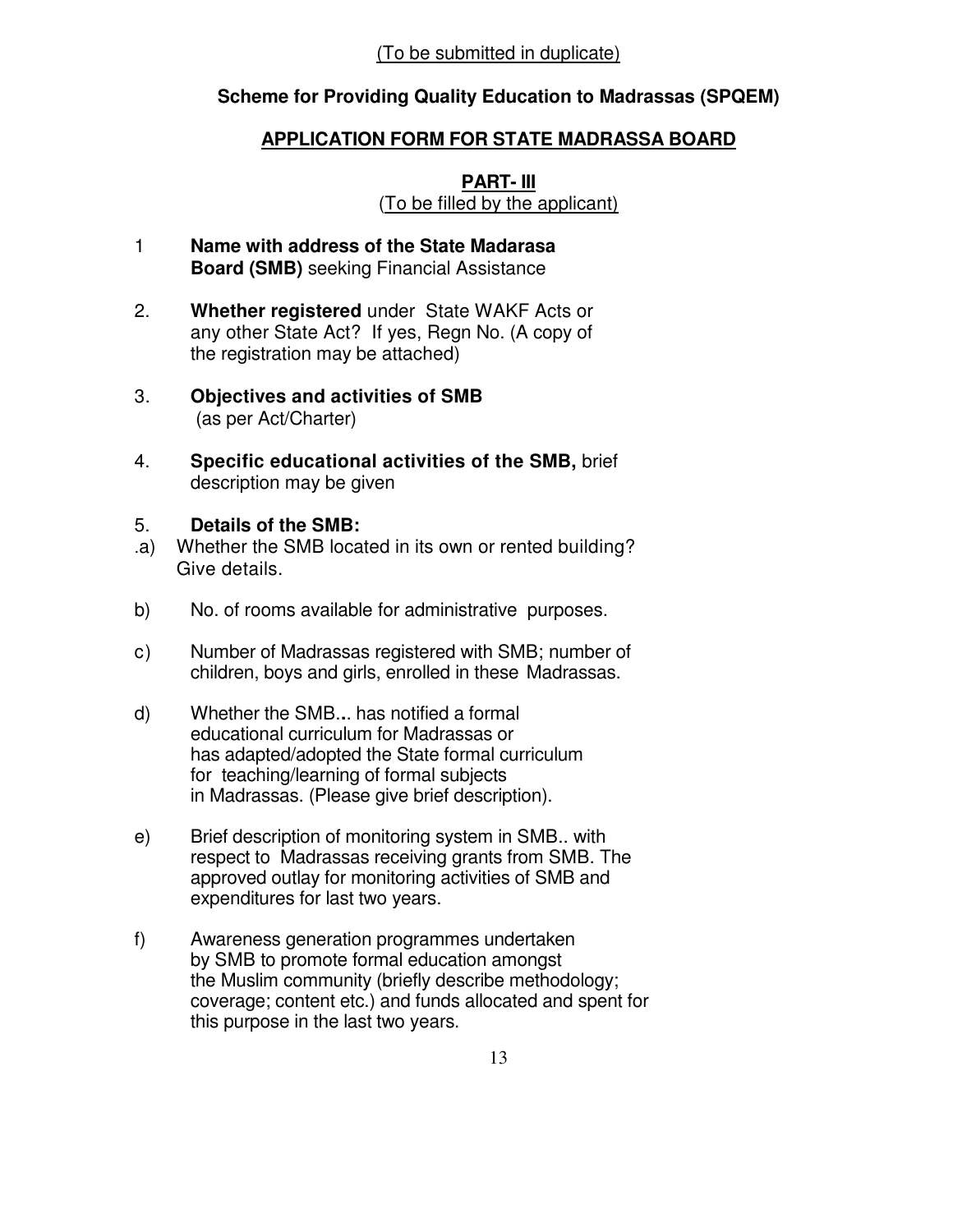### 6. **Funds for educational activities in SMB**

- (a) Nature and amount of funds received by SMB. from the State Government for educational programmes per year, for last two years.
- b) Number of Madrassas benefiting from above grants.
- c) Mechanisms by which funds are transferred by SMB to Madrassas for carrying out educational activities.
- d) (i) Mechanism for audit of SMB accounts Give brief description and attach a copy of the audited accounts for last three years.

 (ii) Brief description of SMB guidelines in place for audited accounts and utilization certificates from Madrassas participating in schemes covering 6(a) &(b) above.

# 7. **Proposal for funding under SPQEM for the SMB**.:-

 (a) Enclose proposal as per Format-VI of the application form.

 (b) Attach relevant annexures for any details or activities on Extra Sheets to be attached, if needed.

Date: Place:

Signature of President/Chairman/Secretary\* of SMB

\*Signatory to be specified by the State Government.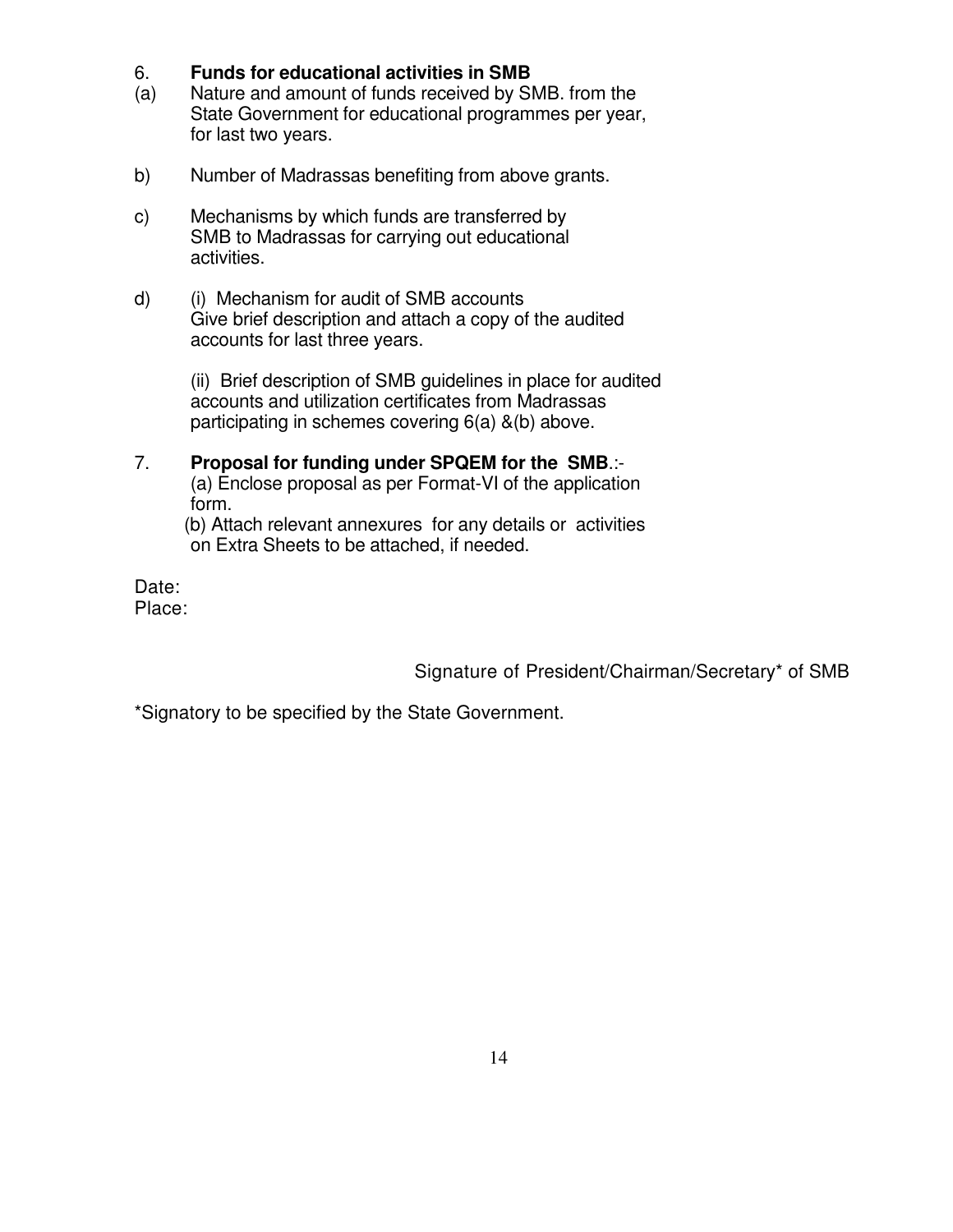### **8. (To be filled in by Secretary State Grants-in-Aid Committee)**

The State Grants-in-Aid Committee has examined the proposal for funding for the State Madrassa Board for the State of -------------------------------, and recommends the same, for funding under the SPQEM Scheme of the Govt. of India, as it is within the parameters of the said scheme

Place:

Date:

Signatures: \_\_\_\_\_\_\_\_\_\_\_\_\_\_\_\_\_\_\_\_\_

Member Secretary of the State GIAC